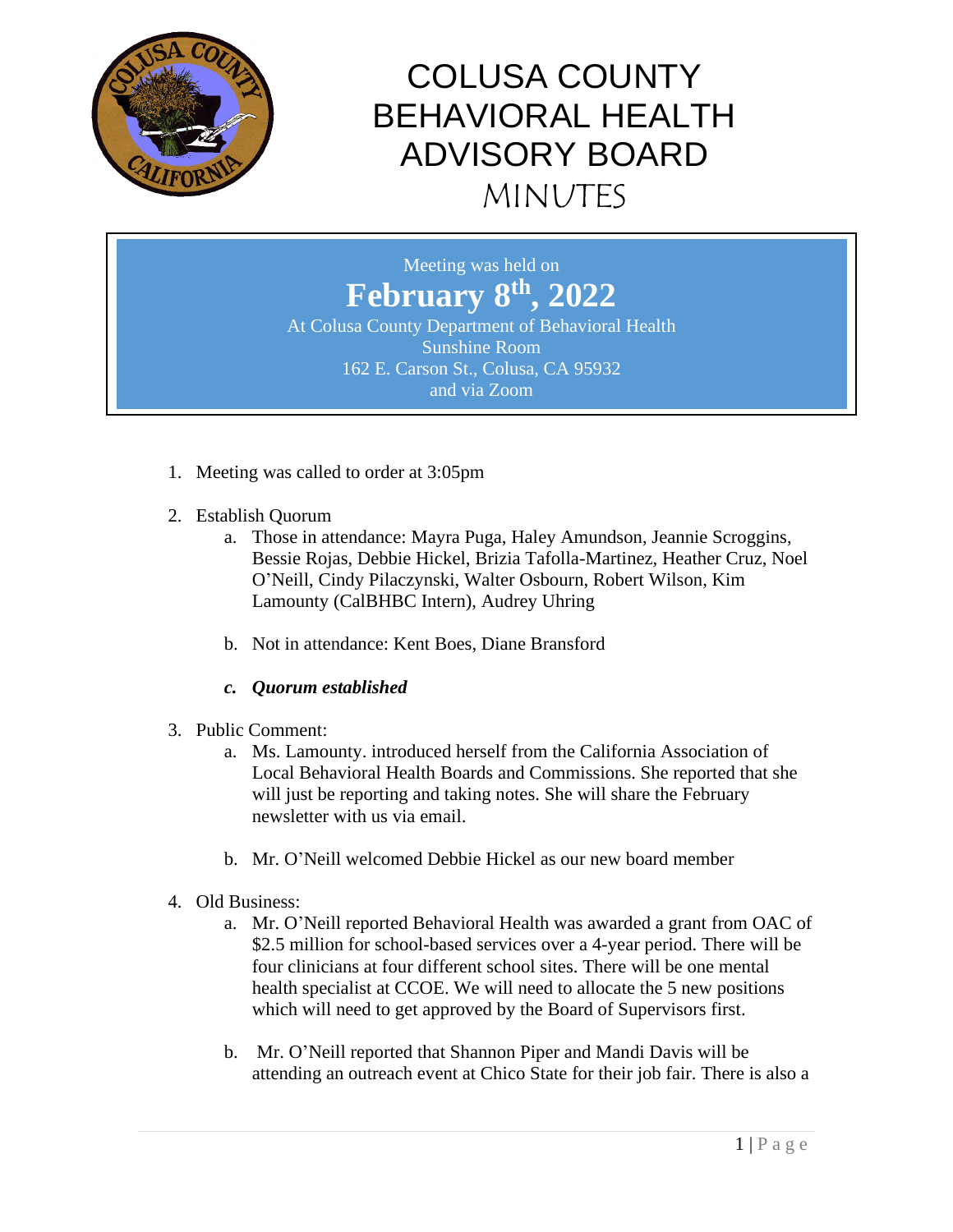

Sacramento State job fair in the works. May through August interns will get trained and hopefully be on site by the time school starts.

- 5. New Business:
	- a. Mr. O'Neill reported that Bonnie Briscoe has invited a fiscal consultant to help reconcile revenue and expenses for MHSA cost reports and get everything trued up. He will arrive on March 1<sup>st</sup> and is scheduled to be here for 10 working days. He will be working with the fiscal team and they will then notify the auditor's office of any money that needs to be moved.
- 6. Approval of Minutes:
	- a. Mr. Wilson made a motion to approve January minutes. Mr. Osbourn seconded the motion. All present members were in favor of approval. Mrs. Hickel said she would abstain from the motion as she was not in attendance in the previous meeting.
- 7. MHSA Update:
	- a. Ms. Puga had her first stakeholder meeting. There was no feedback or any proposals. 10 people attended. Agencies in attendance were: CCOE, BH, First 5, and Colusa City Council. The next meetings will be via Zoom on:
		- i. February  $16<sup>th</sup>$  at 12:00pm
		- ii. February  $28<sup>th</sup>$  at 5:15pm
		- iii. March  $8<sup>th</sup>$  at 5:00pm
	- b. Ms. Puga stated there are two cultural humility trainings left for the fiscal year. All staff and board members are encouraged to attend. Mayra stated she will email the trainings to the board members. The trainings are on the following dates:
		- i. February  $25<sup>th</sup> 1:00-3:00<sub>pm</sub>$  on Reclaiming Native American Psychological Brilliance
		- ii. May (TBD) 504 Training with Kevin Douglas from CCOE
- 8. Interim Director's Report:
	- a. Mr. O'Neill reported that we are fully staffed with psychiatric time. We currently have 4 doctors as follows:
		- i. Dr. Mizra 4 days/week
		- ii. Dr. Cruz Virtual Medical Director Helps with more severe issues
		- iii. Dr. Kane (child psychiatrist) 2 days/week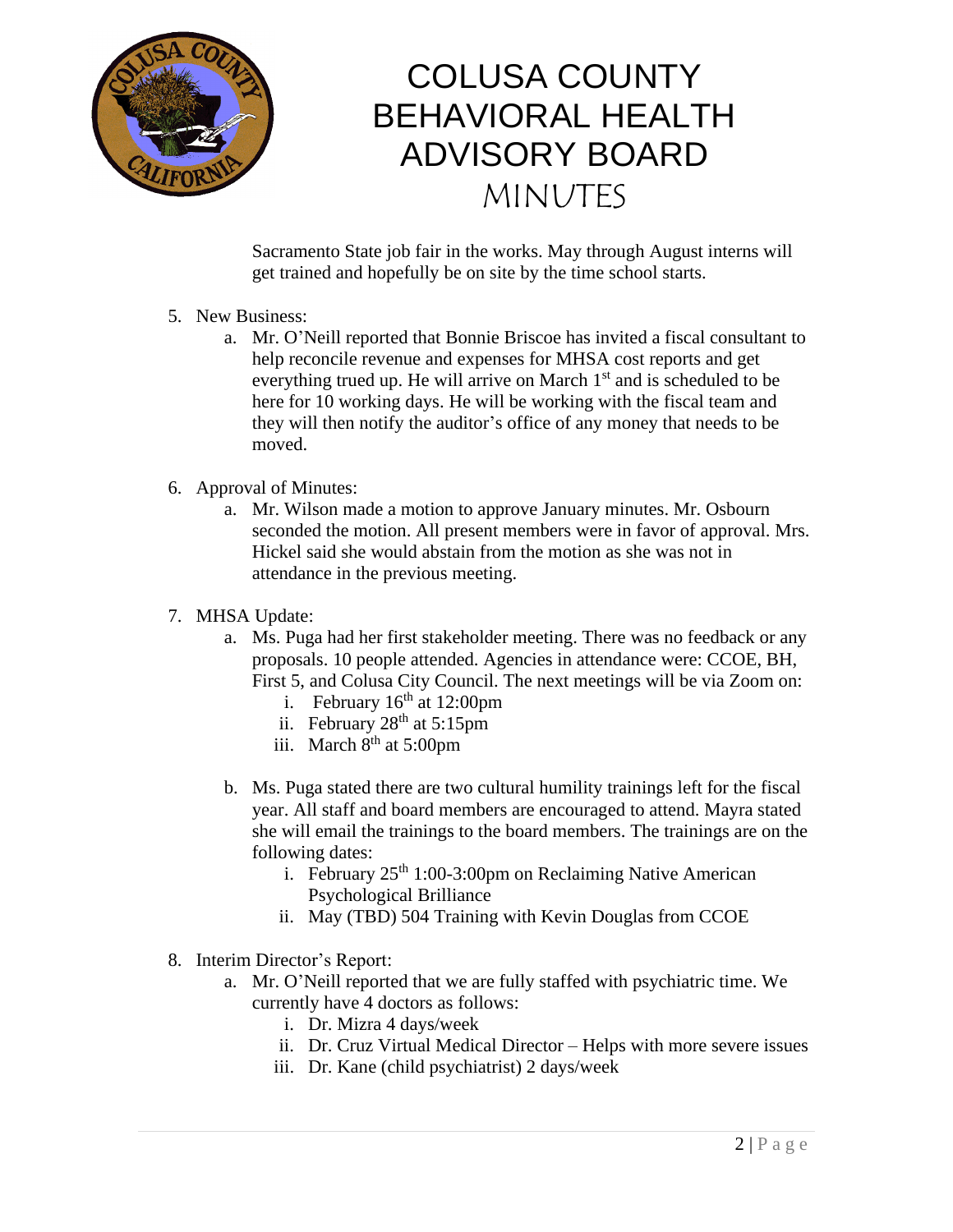

- iv. Dr. Guinto (adult psychiatrist) Only Thursdays for now: Jail in the AM and clinical services in the PM.
- b. Mr. O'Neill reported starting in March Dr. Guinto's time will increase to 1.5 days. Which will bring our psychiatrist time to 7.5 days per week.
- c. Mr. O'Neill reported on our Youth Center and the Forensic Center. We have taken occupancy of both buildings which are located next to each other on 5<sup>th</sup> street. Mr. O'Neill will be scheduling meeting with Mayra and Jeannie to decide which agencies will be involved in these programs such as probation, CCOE, etc.
- d. Mr. O'Neill reported on Medi-Cal program. Centers for Medicare/Medicaid stated there will be changes for billing, charting, and monitoring. We are currently paid by minute which will be changed to paid for service.
- 9. Program Integrity:
	- a. Ms. Bullis-Cruz reported that intakes are steady. There is an average 6 day wait. Hispanic intake rates have increased.

#### 10. Quality Assurance:

- a. Mrs. Rojas stated she emailed data to members. She discussed the comparison of December 2021 to January 2022. She stated crisis services have doubled. Her report gave a snapshot of services that include crisis services and mental health services.
- b. Mr. Wilson asked if we will monitor trends? He wanted to know why there was a decrease in clients served? Mrs. Rojas stated we have been scrubbing charts which has led to closing of old client charts. Mrs. Rojas also stated there has been some miscommunication of community members thinking since Dr. Toribio has left that there is no one to provide certain services/medications. We need to work to let the public know we are still providing all of the same services.
- c. Mrs. Rojas stated she will start tracking the Penetration Rate and the Parity Rate for future QA reports.
- 11. PRA Report:
	- a. Ms. Pilaczynski reported that there was one grievance filed on February  $2<sup>nd</sup>$  in regards to communication on 5150. It is currently in process.